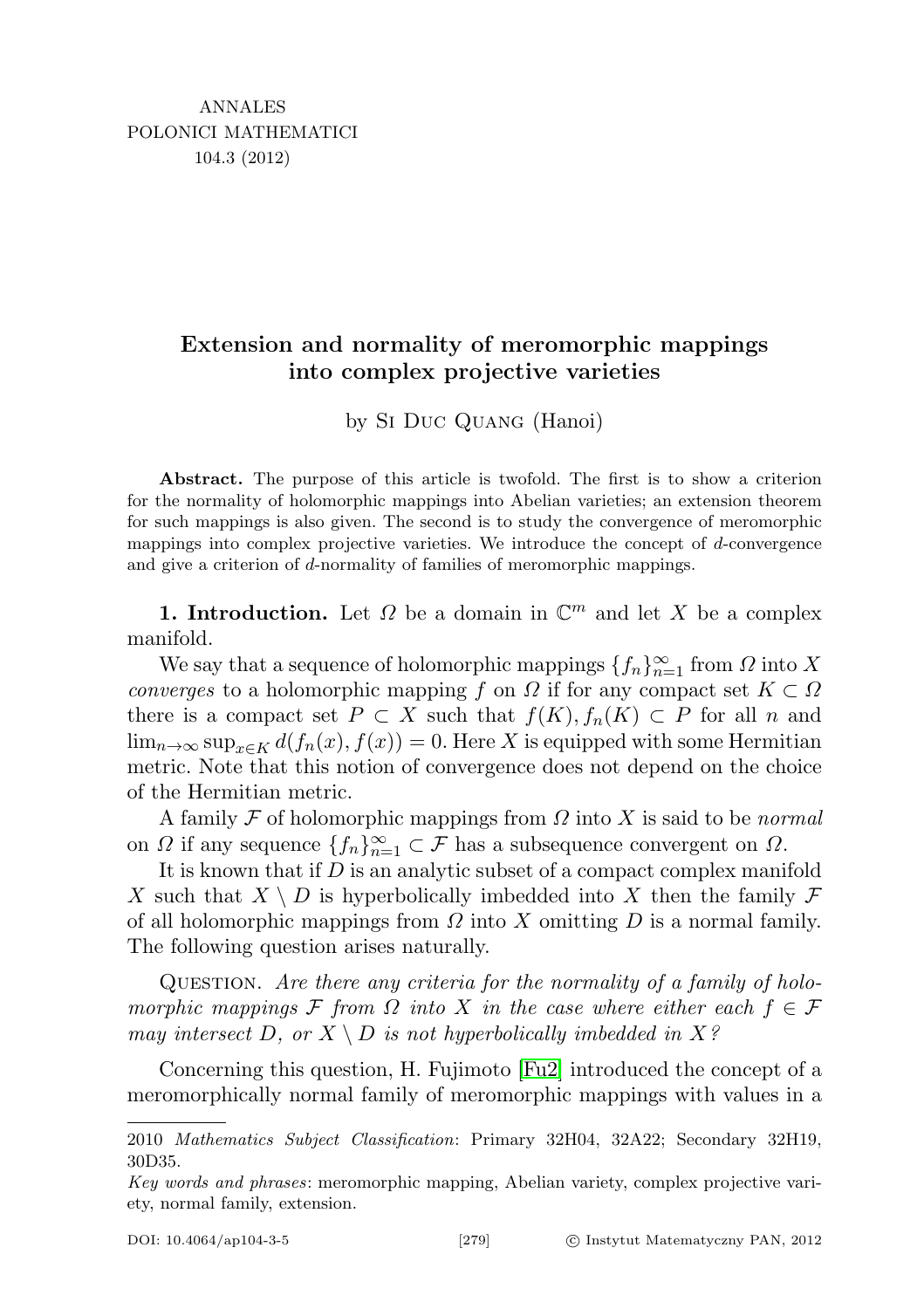complex projective space and gave the following result.

THEOREM A. Let  $\mathcal F$  be a family of meromorphic mappings from a domain  $\Omega \subset \mathbb{C}^m$  into  $\mathbb{P}^n(\mathbb{C})$  and let  $\{H_j\}_{j=1}^{2n+1}$  be hyperplanes in  $\mathbb{P}^n(\mathbb{C})$  in general position such that for each  $f \in \mathcal{F}$ ,  $f(\Omega) \not\subset H_i$   $(j = 1, \ldots, 2n + 1)$ and for any fixed compact subset K of  $\Omega$ , the  $2(m-1)$ -dimensional Lebesgue areas of  $f^{-1}(H_j) \cap K$   $(j = 1, ..., 2n+1)$  counted with multiplicities for all f in  $\mathcal F$  are bounded from above. Then  $\mathcal F$  is a meromorphically normal family on Ω.

Let f be a holomorphic mapping from a domain  $\Omega \subset \mathbb{C}^m$  into a complex space X and let  $D$  be a divisor on X. We say that the mapping f intersects D with multiplicity at least  $k$  ( $k \in \mathbb{Z}^+$ ) on  $\Omega$  if the image  $f(\Omega)$  intersects D with multiplicity at least  $k$  at every point of their intersection.

In 1999, Tu [\[Tu\]](#page-12-1) proved the following.

THEOREM B. Let  $F$  be a family of holomorphic mappings of a domain  $\Omega \subset \mathbb{C}^m$  into  $\mathbb{P}^n(\mathbb{C})$  and let  $\{H_j\}_{j=1}^q$  be  $q \ (\geq 2n+1)$  hyperplanes of  $\mathbb{P}^n(\mathbb{C})$  in general position such that each f in F intersects  $H_j$  on  $\Omega$  with multiplicity at least  $m_j$   $(j = 1, \ldots, q)$ , where  $m_1, \ldots, m_q$  are positive integers or  $+\infty$ , with  $\sum_{j=1}^q 1/m_j < (q-n-1)/n$ . Then  $\mathcal F$  is a normal family on  $\Omega$ .

Since that time, the above results of H. Fujimoto and Z. H. Tu have been generalized to the case of moving hyperplanes or moving hypersurfaces by many authors, such as D. D. Thai, P. N. Mai and P. N. T. Trang [\[MTT\]](#page-12-2), S. D. Quang and T. V. Tan [\[QT\]](#page-12-3), Z. H. Tu and P. Li [\[Tu\]](#page-12-1), [\[TL\]](#page-12-4) and others. But so far, there are very few results on this problem in the case where  $X$ is not the complex projective space but a general projective variety.

Our aim in the present paper is twofold. Our first purpose is to study the normality of meromorphic mappings into Abelian varieties (cf. §3). We will prove the following.

<span id="page-1-0"></span>THEOREM 1.1. Let  $\mathcal F$  be a family of holomorphic mappings from a domain  $\Omega \subset \mathbb{C}^m$  into an Abelian variety X and let D be a reduced ample divisor such that D intersects transversely any translate of any closed proper subgroup of X. Assume that each f in  $\mathcal F$  intersects D with multiplicity at least 2. Then  $\mathcal F$  is a normal family on  $\Omega$ .

By using Theorem [1.1](#page-1-0) we shall prove an extension theorem for holomorpic mappings into an Abelian variety:

<span id="page-1-1"></span>THEOREM 1.2. Let f be a holomorphic mapping from  $\Omega \setminus S$  into an Abelian variety X, where S is an analytic subset of codimension 1 of  $\Omega \subset \mathbb{C}^m$ . Let  $D$  be a reduced ample divisor on  $X$  as in Theorem [1.1](#page-1-0). Assume that  $f$ intersects D with multiplicity at least 2. Then f extends to a holomorphic mapping  $\hat{f}$  from  $\Omega$  into  $X$ .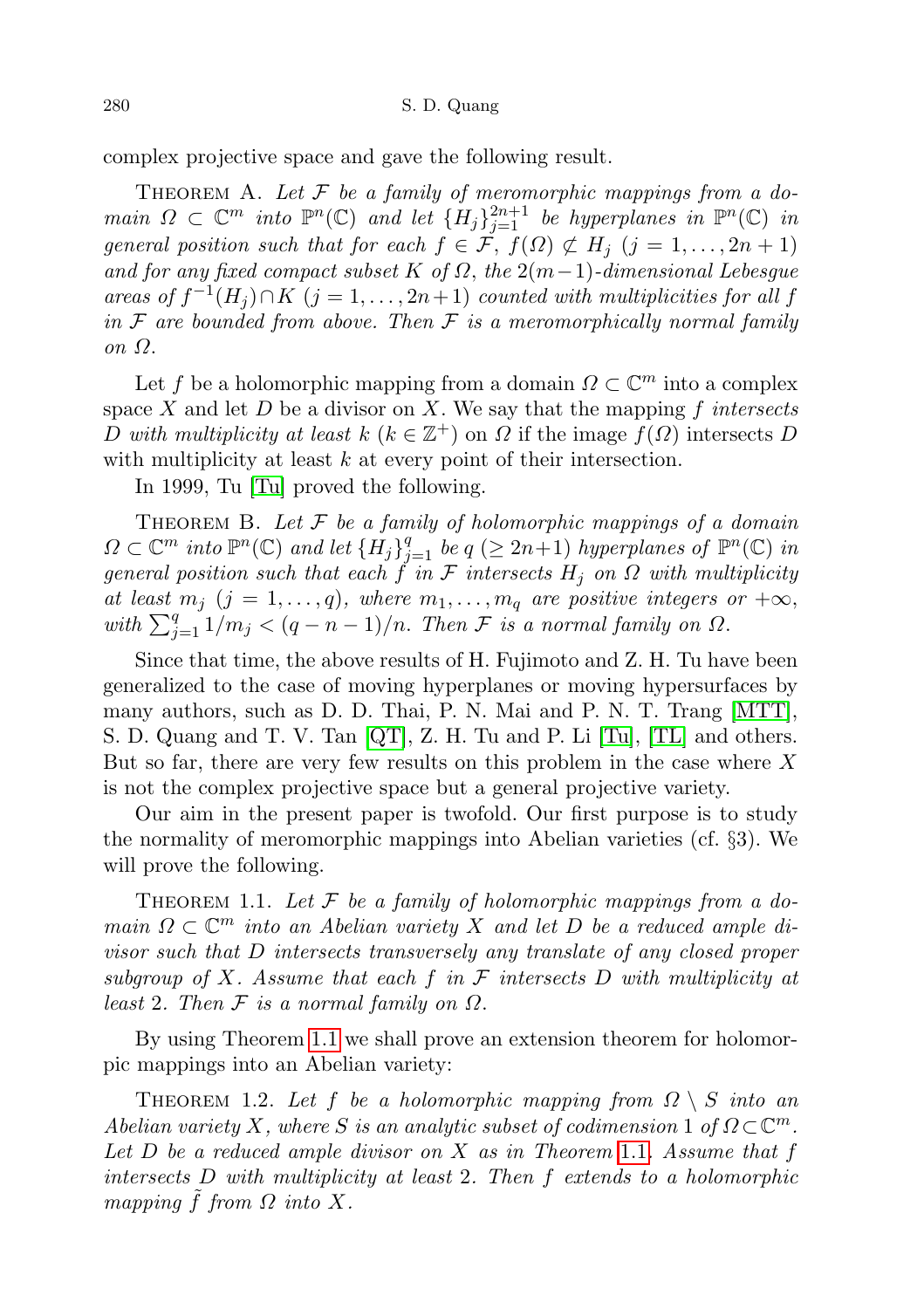In §4, we are going to discuss the normality of families of meromorphic mappings with values in an arbitrary complex projective variety. We introduce the notion of d-convergence of meromorphic mappings, which is a generalization of the notion of m-convergence of H. Fujimoto. We also give a criterion (cf. Theorem [4.13\)](#page-10-0) of d-normality of families of meromorphic mappings. This is the second main purpose of the present paper.

**2. Preliminaries.** Let  $F$  be a nonzero holomorphic function on a domain  $\Omega$  in  $\mathbb{C}^m$ . For a sequence  $\alpha = (\alpha_1, \dots, \alpha_m)$  of nonnegative integers, we set  $|\alpha| = \alpha_1 + \cdots + \alpha_n$  and  $\mathcal{D}^{\alpha}F = \partial^{|\alpha|}F/\partial z_1^{\alpha_1} \cdots \partial z_m^{\alpha_m}$ . We define a map  $\nu_F : \Omega \to \mathbb{Z}$  by

$$
\nu_F(z) := \max\{l : \mathcal{D}^{\alpha} F(z) = 0 \text{ for all } \alpha \text{ with } |\alpha| < l\} \quad (z \in \Omega).
$$

By a *divisor* on a domain  $\Omega$  in  $\mathbb{C}^m$  we mean a map  $\nu : \Omega \to \mathbb{Z}$  such that, for each  $a \in \Omega$ , there are nonzero holomorphic functions F and G on a connected neighborhood  $U \subset \Omega$  of a such that  $\nu(z) = \nu_F(z) - \nu_G(z)$ for each  $z \in U$  outside an analytic set of dimension  $\leq m-2$ . Two divisors are regarded as the same if they are identical outside of an analytic set of dimension  $\leq m-2$ . For a divisor  $\nu$  on  $\Omega$  we set  $|\nu| := \{z : \nu(z) \neq 0\}$ , which is a purely  $(m-1)$ -dimensional analytic subset of  $\Omega$  or an empty set.

Take a nonzero meromorphic function  $\varphi$  on a domain  $\Omega$  in  $\mathbb{C}^m$ . For each  $a \in \Omega$ , we choose nonzero holomorphic functions F and G on a neighborhood  $U \subset \Omega$  such that  $\varphi = F/G$  on U and  $\dim(F^{-1}(0) \cap G^{-1}(0)) \leq m-2$ , and we define the divisors  $\nu_{\varphi}$ ,  $\nu_{\varphi}^{\infty}$  by  $\nu_{\varphi} := \nu_F$ ,  $\nu_{\varphi}^{\infty} := \nu_G$ ; these are independent of the choices of F and G and so globally well-defined on  $\Omega$ .

For a divisor  $\nu$  on  $\mathbb C$  and for positive integers k or  $k = \infty$ , we define the counting functions

$$
\nu^{(k)}(z) := \min\{k, \nu(z)\}, \quad n(t) := \sum_{|z| \le t} \nu(z), \quad n^{(k)}(t) := \sum_{|z| \le t} \nu^{(k)}(z).
$$

Set

$$
N(r,\nu) := \int_{1}^{r} \frac{n(t)}{t} dt, \quad N^{(k)}(r,\nu) := \int_{1}^{r} \frac{n^{(k)}(t)}{t} dt \quad (1 < r < \infty).
$$

Let  $f: \mathbb{C} \to M$  be a holomorphic curve in a compact complex manifold M and let  $D$  be a divisor on M. Denote by  $L$  the line bundle defined by  $D$ . Take a Hermitian metric H on L, and denote by  $\|\cdot\|$  the norm on the fibers  $L_x$  defined by H. The curvature form  $\omega$  of the Hermitian line bundle L is defined as follows: for each  $a \in M$ , we choose a local holomorphic section  $\sigma \in H^0(U, L)$ , where U is an open neighborhood of a, and define the  $(1, 1)$ form  $\omega$  on U by

$$
\omega:=\frac{i}{2\pi}\partial\bar\partial\log\|\sigma\|,
$$

which is independent of the choice of  $\sigma$  and so globally well-defined on M.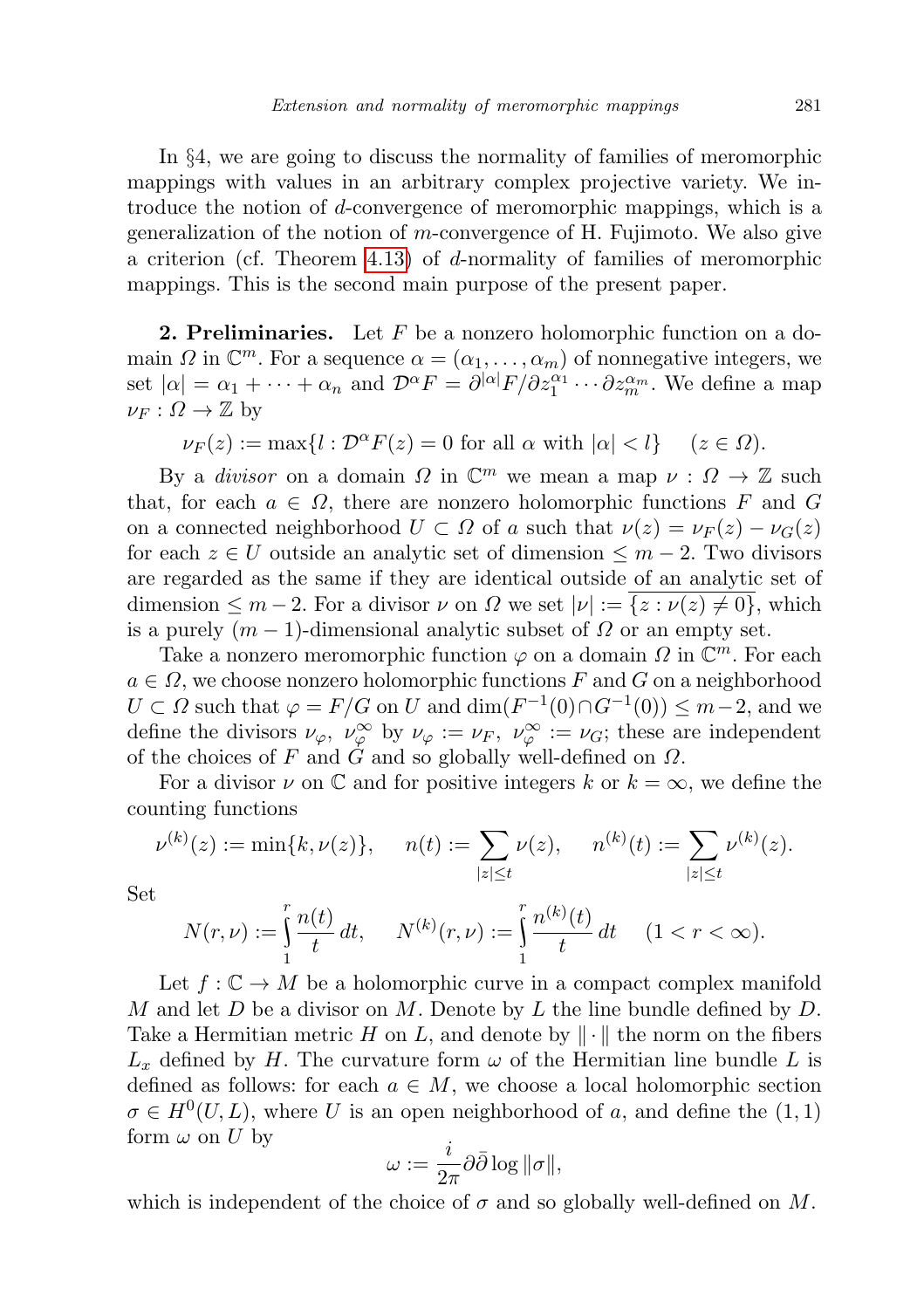282 S. D. Quang

We assume that  $\omega \geq 0$  and  $f(\mathbb{C}) \not\subset \text{supp } D$ . The *characteristic function* of f with respect to  $D$  is defined by

$$
T_f(r; D) := \int_{1}^{r} \frac{dt}{t} \int_{|z| < t} f^* \omega.
$$

We choose  $\sigma \in \Gamma(M, L)$  with  $\text{div}(\sigma) = D$  which satisfies  $\|\sigma(x)\| < 1$  $(x \in M)$ . We define the *proximity function* of f with respect to D by

$$
m_f(r; D) := \frac{1}{2\pi} \int\limits_{|z|=r} \log \frac{1}{\|\sigma \circ f\|} d\theta.
$$

The First Main Theorem [\[NO\]](#page-12-5) for holomorphic curves in the compact complex manifold M states that

$$
T_f(r; D) = N(r, f^*D) + m_f(r; D) + O(1).
$$

Assume that dim  $H^0(M, L) \geq 2$  and take a linearly independent system  $\sigma_0, \ldots, \sigma_n$  of  $H^0(M, L)$ . Then we get a meromorphic mapping

$$
\Phi_L: x \in M \mapsto [\sigma_0(x), \dots, \sigma_n(x)] \in \mathbb{P}^n(\mathbb{C}).
$$

If  $\Phi_L$  gives rise to a holomorphic embedding, L is said to be very ample. If there is a number  $k \in \mathbb{N}$  such that  $L^k$  is very ample line bundle, then L is said to be *ample*. The divisor  $D$  is said to be *ample* if the line bundle  $L$  is ample. One remarks that if  $D$  is ample then  $L$  is positive in the sense that we can find a Hermitian metric on L with positive curvature.

DEFINITION 2.1 (cf. [\[TL,](#page-12-4) Definition 4.4]). Let  $\{\nu_i\}_{i=1}^{\infty}$  be a sequence of nonnegative divisors on a domain  $D$  in  $\mathbb{C}^m$ . It is said to *converge* to a nonnegative divisor  $\nu$  on D if any  $a \in D$  has a neighborhood U such that there exist nonzero holomorphic functions h and  $h_i$  on U with  $\nu_i = \nu_{h_i}$  and  $\nu = \nu_h$  on U such that  $\{h_i\}_{i=1}^{\infty}$  converges to h uniformly on compact subsets of U.

The next lemma is a generalization of the classical lemma of Zalcman on normality criteria for holomorphic mappings.

LEMMA 2.2 (cf. [\[AK\]](#page-12-6), [\[TTH\]](#page-12-7)). Let  $\Omega$  be a domain in  $\mathbb{C}^m$  and M be a compact complex Hermitian space. Let  $\mathcal{F} \subset Hol(\Omega, M)$ . Then the family  $\mathcal{F}$  is not normal if and only if there exist sequences  $\{p_i\} \subset D$  with  $p_i \to p_0 \in \Omega$ ,  ${f_j} \subset \mathcal{F}, \{\rho_j\} \subset \mathbb{R}$  with  $\rho_j > 0$  and  $\rho_j \to 0$  and  $\xi_j \in \mathbb{C}^m$  Euclidean unit vectors such that the sequence

$$
g_j(z) := f_j(p_j + \rho_j \xi_j z)
$$

converges to a nonconstant holomorphic mapping  $g: \mathbb{C} \to M$  uniformly on compact subsets of C.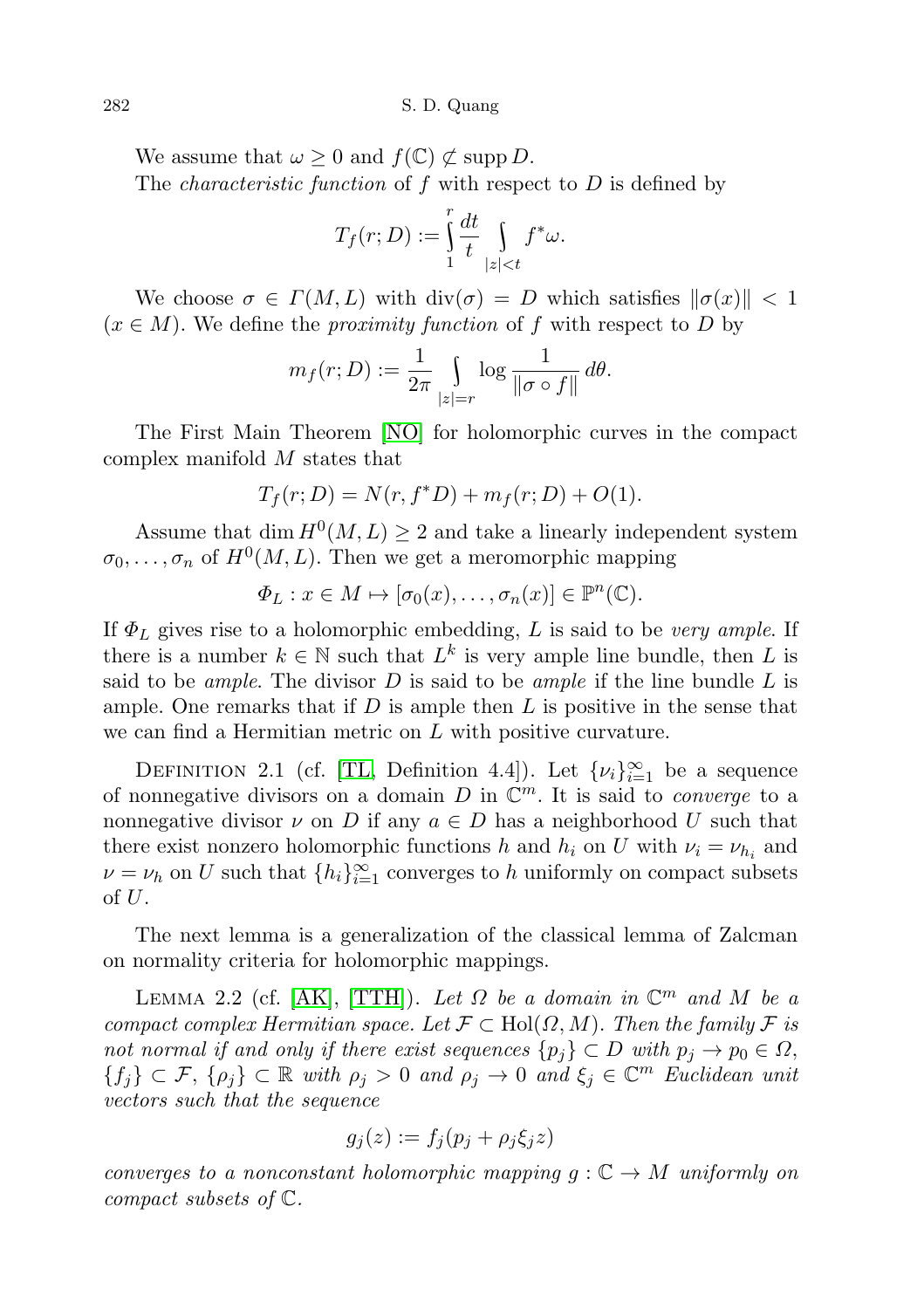## 3. Holomorphic mappings into Abelian varieties

DEFINITION 3.1. Let V be a complex vector space of dimension n and let  $\Lambda$  be a lattice of rank  $2n$ . The quotient space  $X = V/\Lambda$  is called an  $n$ -dimensional *complex torus.*  $X$  is an *Abelian variety* if it is a complex projective algebraic variety.

Let X be an Abelian variety and let  $D$  be a reduced ample divisor on X. In 2004, K. Yamanoi [\[Y\]](#page-13-0) proved the following Second Main Theorem.

<span id="page-4-0"></span>THEOREM 3.2. Let X and D be as above and let  $f$  be an algebraically nondegenerate holomorphic curve  $f: \mathbb{C} \to X$ . Then for every  $\epsilon > 0$ ,

$$
\parallel T_f(r; D) \leq N^{(1)}(r, f^*D) + \epsilon T_f(r; D).
$$

Here, the curve f is said to be algebraically nondegenerate if  $f(\mathbb{C})$  is not contained in any proper algebraic subset of X. Also the notation " $\parallel P$ " means that the assertion P holds for all  $r \in (1, +\infty)$  except a finite Lebesgue measure subset.

Applying the above result of K. Yamanoi, we deduce the following.

<span id="page-4-1"></span>LEMMA 3.3. Let  $X$  be an Abelian variety and let  $D$  be a reduced ample divisor on X such that D intersects transversely any translate of any closed algebraic proper subgroup of  $X$ . Then there is no nonconstant holomorphic curve  $f: \mathbb{C} \to X$  which intersects D with multiplicity at least 2.

*Proof.* Suppose that there exists such an f. Denote by  $Z$  the Zariski closure of  $f(\mathbb{C})$ . According to [\[NW2\]](#page-12-8), Z is a translate of some closed algebraic subgroup of  $X$ . Then we can regard  $Z$  as an Abelian variety.

By assumption,  $D' = D \cap Z$  is a reduced ample divisor on Z. Since  $\overline{f(\mathbb{C})}^Z = Z$ , we may regard  $f$  as an algebraically nondegenerate holomorphic curve  $f: \mathbb{C} \to Z$  which intersects D' with multiplicity at least 2.

By Theorem [3.2,](#page-4-0) for  $\epsilon < 1/2$  we have

$$
\| T_f(r; D') \le N^{(1)}(r, f^*D') + \epsilon T_f(r; D') \le \frac{1}{2} N(r, f^*D') + \epsilon T_f(r; D') \le (1/2 + \epsilon) T_f(r; D').
$$

Letting  $r \to +\infty$ , we get  $\epsilon \geq 1/2$ . This is a contradiction. ■

Proof of Theorem [1.1](#page-1-0). Without loss of generality, we may assume that  $\Omega$  is a polydisc in  $\mathbb{C}^m$ ,  $\Omega = \Delta^m$ .

Suppose that  $\mathcal F$  is not normal on  $\Omega$ . Then, by Lemma 2.2, there exist a subsequence of F denoted by  ${f_j}_{j=1}^{\infty}$  and  $p_0 \in \Omega, {p_j}_{j=1}^{\infty} \subset \Omega$  with  $p_j \to p_0, {\rho_j} \subset (0, +\infty)$  with  $\rho_j \to 0$  and  $\xi_j \in \mathbb{C}^m$  Euclidean unit vectors such that the sequence of holomorphic mappings

$$
g_j := f_j(p_j + \rho_j \xi_j \cdot) : \Delta_{r_j} \to X \quad (r_j \uparrow \infty)
$$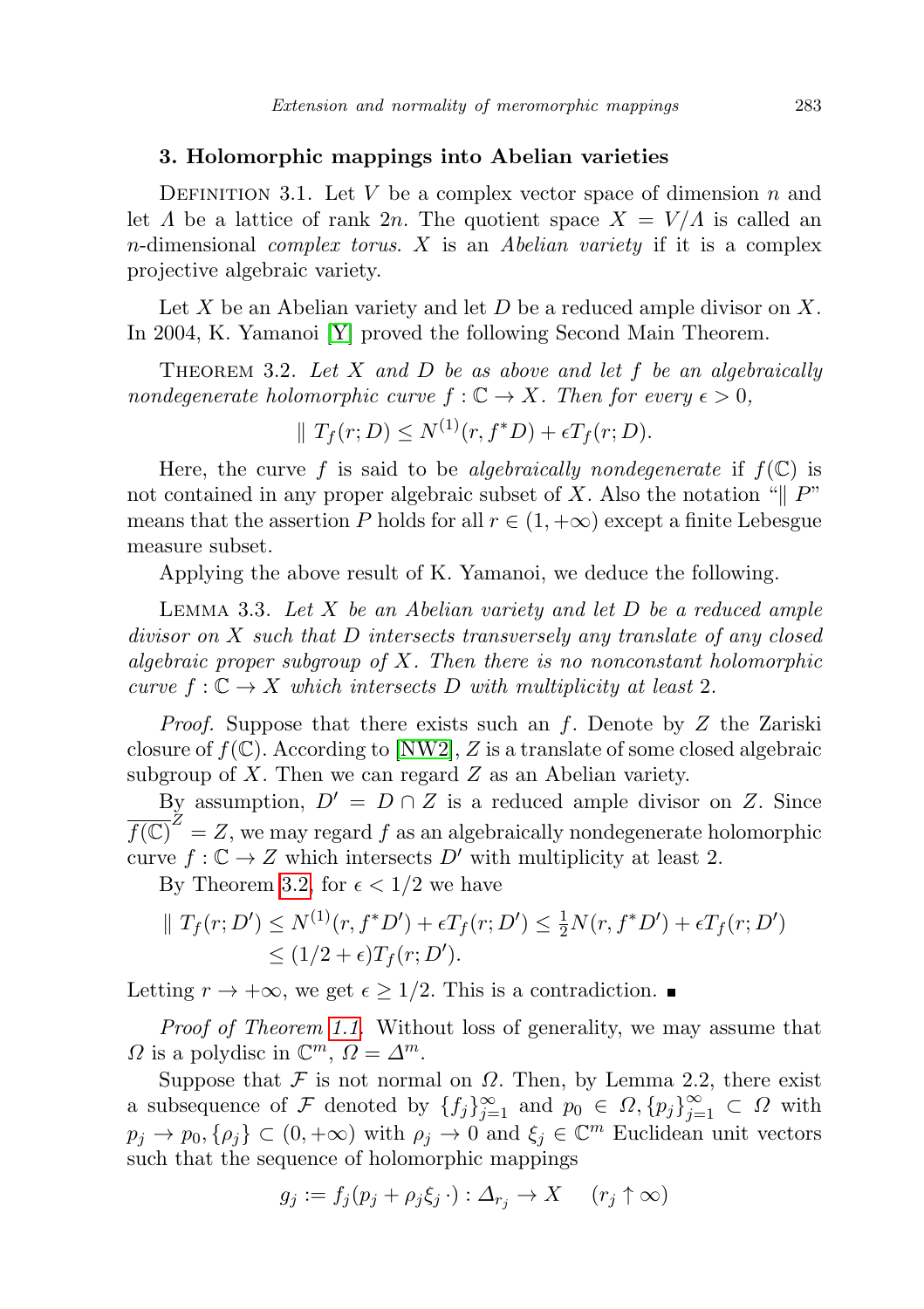converges uniformly on compact subsets of  $\mathbb C$  to a nonconstant holomorphic mapping  $g: \mathbb{C} \to X$ .

For any fixed  $z_0 \in \text{Supp } g^*D$ , there exist a relative compact neighborhood U of  $z_0$  in C, an open neighborhood V of  $g(z_0)$  in X, a holomorphic function  $\varphi$  on V and a positive number  $j_0$  such that  $U \subset \Delta_{r_j}, g_j(U) \subset V$  for all  $j \geq j_0$ and  $\varphi$  is a defining function of D on V. By the convergence of  $\{g_j\}_{j\geq j_0}$ , we see that  $\{\varphi \circ g_j\}_{j \geq j_0}$  converges uniformly on compact subsets of U to  $\varphi \circ g$ . It is clear that all zeros of  $\varphi \circ g_i$  have multiplicities at least 2. So, by Hurwitz's theorem, all zero points of  $\varphi \circ q$  have multiplicities at least 2 (or  $+\infty$ ). Thus, by Lemma [3.3,](#page-4-1) g must be constant. This is a contradiction.

In order to prove Theorem [1.2,](#page-1-1) we need the following preparations.

DEFINITION 3.4 (cf. [\[TL,](#page-12-4) Definition 3.1]). Let  $\Omega$  be a hyperbolic domain and let M be a complete complex Hermitian manifold with metric  $ds_M^2$ . A holomorphic mapping  $f(z)$  from  $\Omega$  into M is said to be *normal* if there exists a positive constant C such that for all  $z \in \Omega$  and all  $\xi \in T_z(\Omega)$ ,

$$
ds_M^2(f(z), df(z)(\xi)) \leq CK_{\Omega}(z, \xi),
$$

where  $K_{\Omega}$  denotes the infinitesimal Kobayashi metric on  $\Omega$ .

LEMMA 3.5 (cf.  $[TL]$ ). Let f be a holomorphic mapping from a bounded domain  $\Omega$  in  $\mathbb{C}^m$  into a complete complex Hermitian manifold M such that for every sequence of holomorphic mappings  $\varphi_j$  from the unit disc  $\Delta$  in  $\mathbb C$ into  $\Omega$ , the sequence  $\{f\circ\varphi_j\}_{k=1}^\infty$  of maps from  $\tilde{\Delta}$  into  $M$  is a normal family on  $\Delta$ . Then f is a normal holomorphic mapping from  $\Omega$  into M.

*Proof of Theorem [1.2](#page-1-1).* Denote by  $Reg(S)$  (resp.  $Sing(S))$  the regular (resp. singular) part of the set S. We will prove that f extends over  $\text{Reg}(S)$ to a holomorphic mapping from  $\Omega \setminus \text{Sing}(S)$  into X.

For  $z_0 \in \text{Reg}(S)$ , we take a sufficiently small relatively compact subdomain U of  $\Omega$  containing  $z_0$  such that  $U \cap Sing(S) = \emptyset$ . It suffices to prove that f extends over  $S \cap U$  to a holomorphic mapping.

Firstly, we shall prove that f is normal on  $U \setminus S$ . Indeed, suppose it is not. Then there exists a sequence  $\{\varphi_i : \Delta \to U \setminus S\}_{j=1}^{\infty}$  of holomorphic mappings such that  $\{f \circ \varphi_j\}$  is not normal.

We now show that  $f \circ \varphi_i$  intersects D with multiplicity at least 2 for each  $\varphi_j$ . Indeed, take  $a \in f \circ \varphi_j(\Delta) \cap D$ ,  $x_0 \in \Delta$  and  $\xi_0 \in U \setminus S$  so that  $\varphi_j(x_0) = \xi_0$  and  $f(\xi^0) = a$ . We choose a holomophic function h defining D on a neighborhood of a. Denote by  $(\xi_1, \ldots, \xi_m)$  the standard complex coordinates on  $\Omega$ . Since f intersects D with multiplicity at least 2, we have

$$
\frac{\partial (h \circ f)}{\partial \xi_i}(\xi^0) = 0 \quad (1 \le i \le m).
$$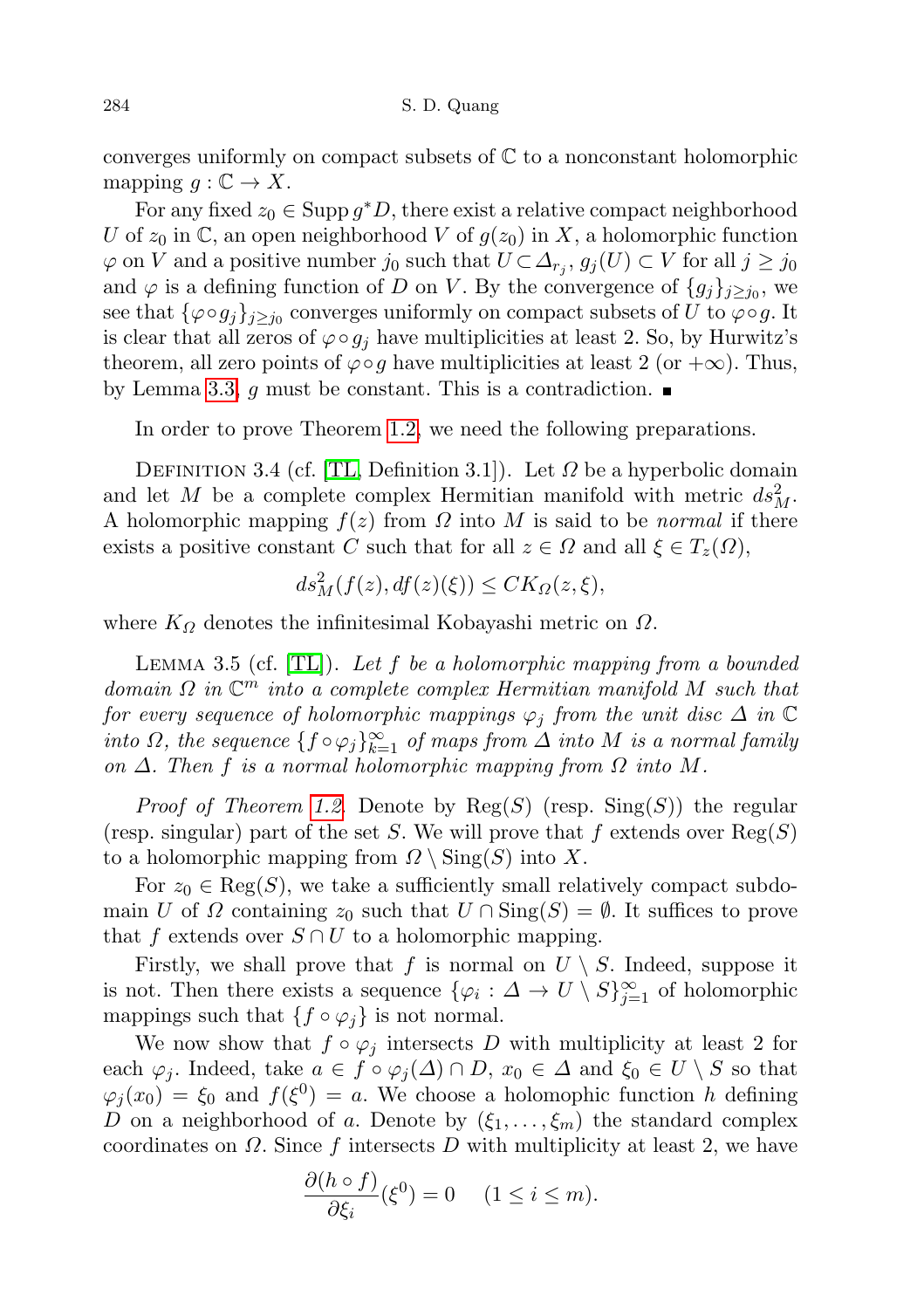It follows that

$$
(h \circ f \circ \varphi_j)'(x_0) = \sum_{i=1}^m \frac{\partial (h \circ f)}{\partial \xi_i} (\xi^0) \cdot (\varphi_j^i)'(x_0) = 0,
$$

where  $\varphi_j = (\varphi_j^1, \ldots, \varphi_j^m)$ . This shows that  $f \circ \varphi_j$  intersects D with multiplicity at least 2.

Then, Theorem [1.1](#page-1-0) implies that the sequence  $\{f \circ \varphi_i\}$  is normal. This is a contradiction.

Hence f is normal on  $U \setminus S$ .

We see that  $S \cap U$  is a smooth analytic subset of U of codimension 1. Then f extends to a holomorphic mapping from U into X by Theorem 2.3(1) of Joseph and Kwack [\[JK2\]](#page-12-9).

Therefore, f extends over  $\text{Reg}(S)$  to a holomorphic mapping from  $\Omega \setminus$  $\text{Sing}(S)$  into X (denoted again by f). Since  $\text{Sing}(S)$  is an analytic subset of codimension at least two, by the result of Adachi, Suzuki and Yoshida [\[ASY\]](#page-12-10), the map f extends over  $\text{Sing}(S)$  to a holomorphic mapping from  $\Omega$  into X.

The proof of Theorem [1.2](#page-1-1) is complete.  $\blacksquare$ 

4. Convergence of meromorphic mappings. In this section we recall the notions of convergence introduced by S. Ivashkovich [\[I\]](#page-12-11) and H. Fujimoto  $[Fu2]$ . Then we introduce the notion of d-convergence and give some criteria of d-normality of meromorphic mappings.

Recall that a meromorphic mapping f from  $\Omega$  to X is defined by a holomorphic map  $f_{[F]} : \Omega \setminus F \to X$ , where F is an analytic subset of codimension at least 2, such that the closure  $\bar{\Gamma}_{f_{[F]}}$  of its graph is an analytic subset of  $\Omega \times X$ . From now on this subset is denoted by  $\Gamma_f$  (without bar) and called the graph of the map f.

DEFINITION 4.1. We shall say that a family  ${f_n}_{n=1}^{\infty}$  of meromorphic mappings from a domain  $\Omega \subset \mathbb{C}^m$  into a complex space X strongly converges (s-converges) to a meromorphic mapping  $f: \Omega \to X$  if for any compact subset  $K \subset \Omega$ ,

$$
\mathcal{H}\text{-lim}_{n\to+\infty}\Gamma_{f_n}\cap (K\times X)=\Gamma_f\cap (K\times X).
$$

Here  $H$ -lim denotes the limit in the Hausdorff metric, supposing that both  $\Omega$  and X are equipped with some Hermitian metrics. Note that this notion of convergence does not depend on the choice of Hermitian metrics on  $\Omega$  and  $X$ .

In [\[I\]](#page-12-11) S. Ivashkovich proved the following theorem.

<span id="page-6-0"></span>THEOREM 4.2. Let  $\{f_n\}$  be a sequence of meromorphic mappings from  $\Omega$  to X that strongly converges to a meromorphic mapping f. Then: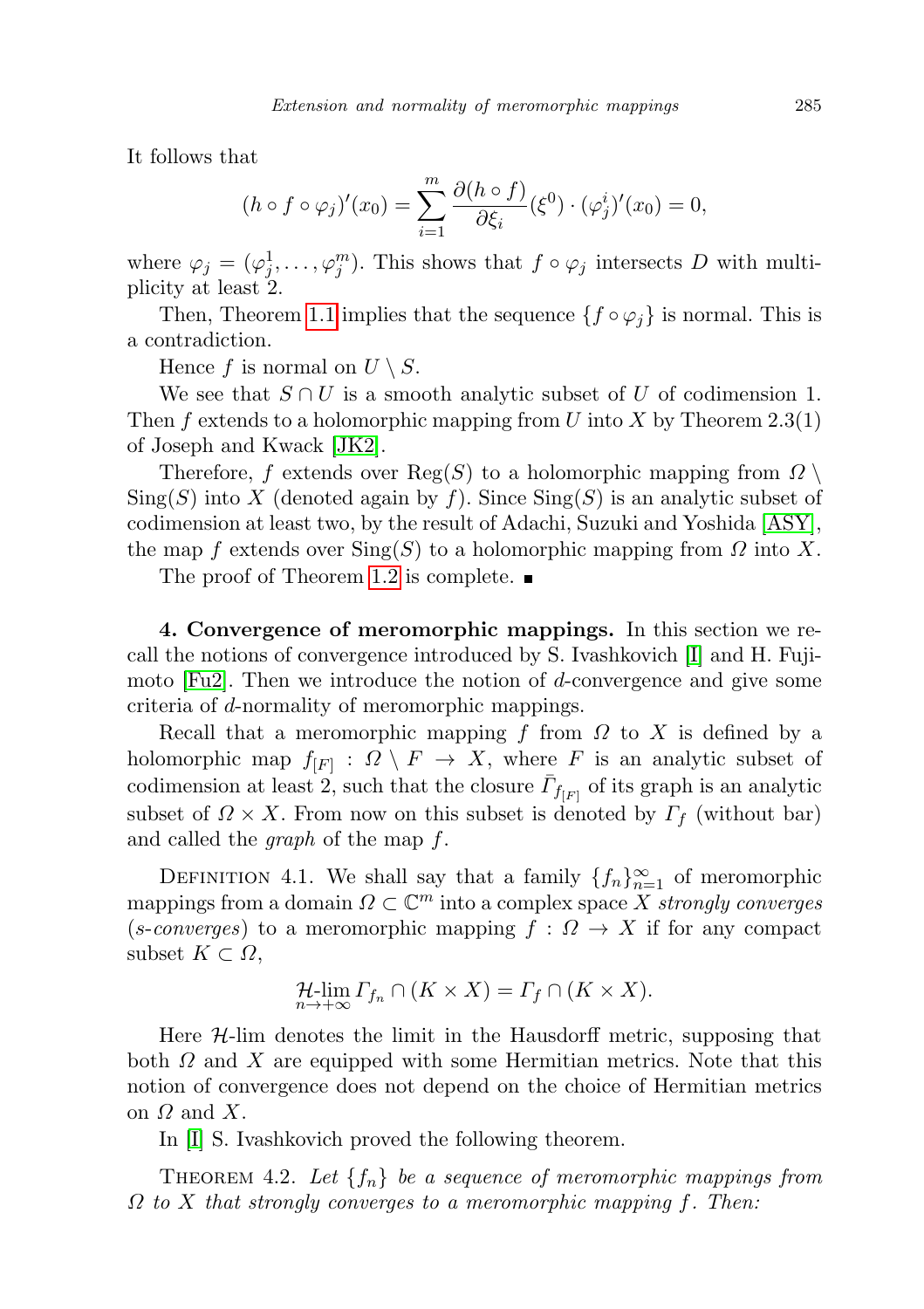- (a) If f is holomorphic then for any relatively compact open  $U \subset \Omega$ , all restrictions  $f_{n|U}$  are holomorphic for n large enough, and  $\{f_n\}$ converges to f on D in the usual sense.
- (b) If  $f_n$  are holomorphic then f is also holomorphic and  $\{f_n\}$  converges to f on U in the usual sense.

Denote by  $I(f)$  the *indeterminacy locus* of f, defined to the smallest subset of  $\Omega$  such that the restriction  $f_{|\Omega \setminus I(f)}$  of f on  $\Omega \setminus I(f)$  is holomorphic. Then  $I(f)$  is an analytic set of codimension at least 2.

In fact, Theorem [4.2](#page-6-0) helps us to state the notion of weak convergence introduced by S. Ivashkovich [\[I\]](#page-12-11) simply as follows.

DEFINITION 4.3. We shall say that a sequence  $\{f_n\}_{n=1}^{\infty}$  of meromorphic mappings from a domain  $\Omega \subset \mathbb{C}^m$  to a complex space X weakly converges (*w-converges*) on  $\Omega$  to a meromorphic mapping  $f: \Omega \to X$  if  $\{f_n\}_{n=1}^{\infty}$ converges strongly to f on  $\Omega \setminus I(f)$ .

It is obvious that strong convergence implies the weak one, but not vice versa. To see this, we consider the following example given by S. Ivashkovich in [\[I\]](#page-12-11).

<span id="page-7-1"></span>EXAMPLE 4.4. Let  $f_n(z_1, z_2) = (z_1 : z_2 : 1/n)$  be holomorphic mappings of  $\mathbb{C}^2$  into  $\mathbb{P}^2(\mathbb{C})$  for  $n = 1, 2, \ldots$ . Then the sequence  $f_n$  weakly converges to  $f = (z_1 : z_2 : 0)$ , but does not strongly converge because  $I(f) = \{(0, 0)\}\neq \emptyset$ .

In the case of meromorphic mappings with values in a complex projective space, we have the following.

<span id="page-7-0"></span>PROPOSITION 4.5 (cf. [\[IN,](#page-12-12) Theorem 2]). A sequence  $\{f_n\}$  of meromorphic mappings from  $\Omega$  into  $\mathbb{P}^N(\mathbb{C})$  weakly converges to f iff each  $z \in \Omega$  has a neighborhood U on which f has a reduced representation  $f = (f^0 : \cdots : f^N)$ and each  $f_n$  has a reduced representation  $f_n = (f_n^0 : \cdots : f_n^N)$  such that  $f_n^j$ converges to  $f_j$  as holomorphic functions for all  $j = 0, \ldots, N$ .

Hence even in the case where X is  $\mathbb{P}^N(\mathbb{C})$ , we do not have any information on the indeterminacy locus of  $f$ . In fact, to solve this problem, let us recall the notion of meromorphic convergence introduced by H. Fujimoto [\[Fu2\]](#page-12-0) as follows.

DEFINITION 4.6 (cf. [\[Fu2,](#page-12-0) Definition 3.1]). We say that a sequence  $\{f_n\}$ of meromorphic mappings from  $\Omega$  into  $\mathbb{P}^N(\mathbb{C})$  meromorphically converges (m-converges) to f if each  $z \in \Omega$  has a neighborhood U on which f has a representation  $f = (f^0 : \cdots : f^N)$  and each  $f_n$  has a reduced representation  $f_n = (f_n^0 : \cdots : f_n^N)$  such that  $f_n^j$  converges to  $f_j$  as holomorphic functions on U for all  $j = 0, \ldots, N$ .

A natural question arises: What is the relation between the notions of weak convergence and meromorphic convergence in the case of mappings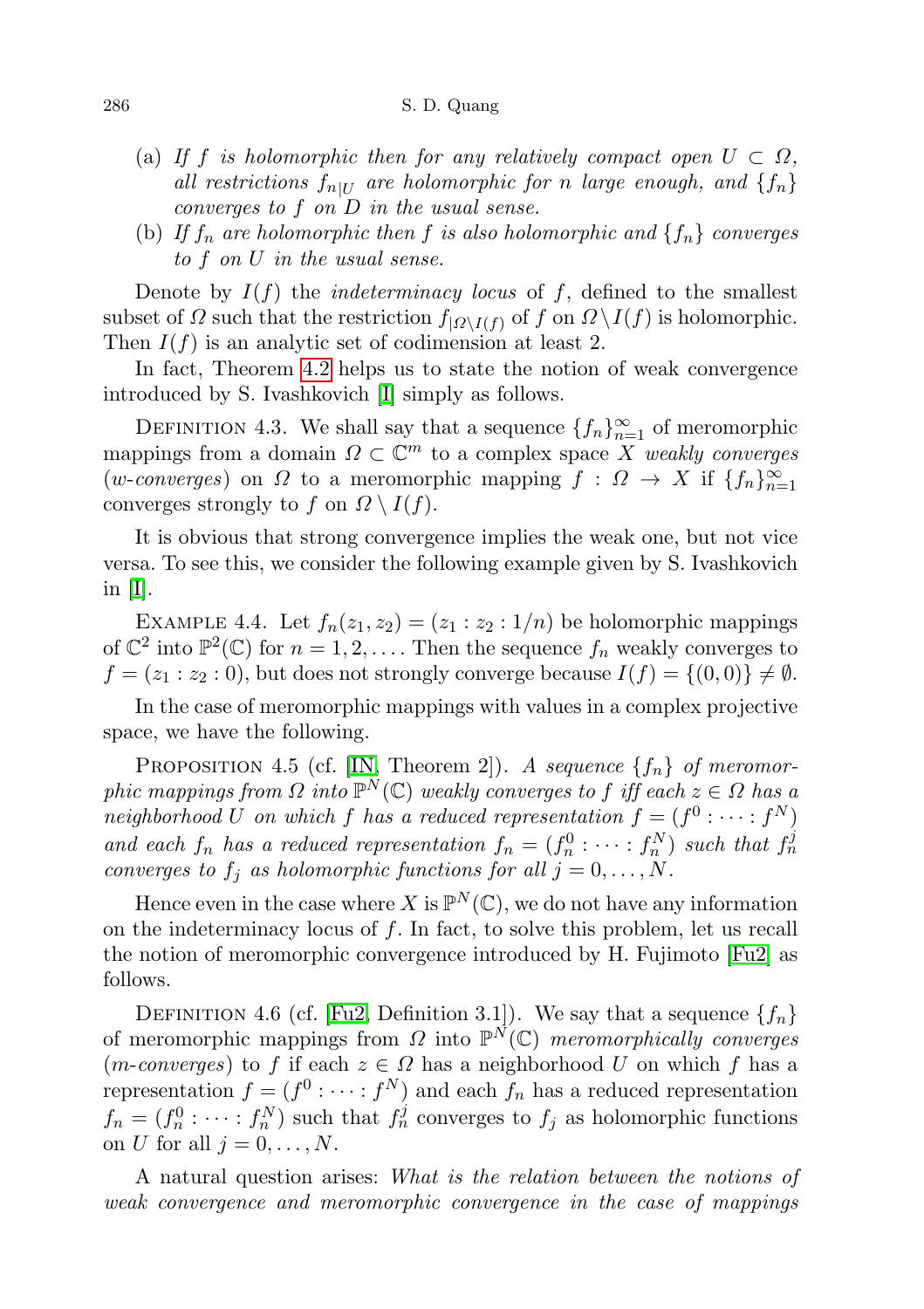into the complex projective space? To answer this question, we need the following.

For a domain G in  $\mathbb{C}^m$ , denote by  $\mathcal{D}^+(G)$  the space of all nonnegative divisors on G. Let S be an analytic subset of codimension at least 2 in G. It is known that any divisor  $\nu \in \mathcal{D}^+(G \setminus S)$  can be uniquely extended to  $\hat{\nu} \in \mathcal{D}^+(G)$ . Moreover, we have

<span id="page-8-0"></span>LEMMA 4.7 (cf. [\[Fu2,](#page-12-0) p. 26]). If  $\{\nu_p : p = 1, 2, ...\}$  in  $\mathcal{D}^+(G\backslash S)$  converges to v on  $G \backslash S$ , then  $\{\hat{\nu}_p\}$  converges to  $\hat{\nu}$  in  $\mathcal{D}^+(G)$ , where  $\{\hat{\nu}_p\}$  and  $\hat{\nu}$  are the extensions of  $\nu_p$  and  $\nu$  in G respectively.

<span id="page-8-1"></span>LEMMA 4.8 (cf. [\[Fu2,](#page-12-0) Proposition 3.5]). Let  $\{f_i\}$  be a sequence from meromorphic mappings of a domain  $\Omega$  in  $\mathbb{C}^m$  into  $\mathbb{P}^N(\mathbb{C})$  and let S be a thin analytic subset of  $\Omega$ . Suppose that  $\{f_i\}$  meromorphically converges on  $\Omega \setminus S$  to a meromorphic mapping f from  $\Omega \setminus S$  into  $\mathbb{P}^N(\mathbb{C})$ . If there exists a hyperplane H in  $\mathbb{P}^N(\mathbb{C})$  such that  $f(\Omega \setminus S) \not\subset H$  and  $\{f_i^*H\}$  is a convergent sequence of divisors on  $\Omega$ , then  $\{f_i\}$  is meromorphically convergent on  $\Omega$ .

We now show that weak convergence implies the meromorphic one.

PROPOSITION 4.9. Let  $\{f_n\}$  be a sequence of meromorphic mappings from a domain  $\Omega \subset \mathbb{C}^m$  into  $\mathbb{P}^N(\mathbb{C})$ . Assume that  $\{f_n\}$  weakly converges to a meromorphic mapping  $f: \Omega \to \mathbb{P}^N(\mathbb{C})$ . Then  $\{f_n\}$  meromorphically converges to f on  $\Omega$ .

*Proof.* Take a hyperplane H in  $\mathbb{P}^N(\mathbb{C})$  such that  $f(\Omega \setminus S) \not\subset H$ . We may assume that  $H = {\omega_0 = 0}$ , where  $(\omega_0 : \cdots : \omega_N)$  are homogeneous coordinates of  $\mathbb{P}^N(\mathbb{C})$ . By Proposition [4.5,](#page-7-0) the sequence  $\{f_n^*H|_{\Omega\setminus I(f)}\}$  of divisors converges to  $f^*H|_{\Omega\setminus S}$ . Then by Lemma [4.7,](#page-8-0)  $\{f_n^*H\}$  converges to  $f^*H$  on  $\Omega$ . Hence  $\{f_n\}$  meromorphically converges to f on  $\Omega$  by Lemma  $4.8.$ 

However, the next example shows that meromorphic convergence does not imply the weak one.

<span id="page-8-2"></span>EXAMPLE 4.10. Let  $f_n = (z : z + 1/n)$  and  $f = (z : z)$  be holomorphic mappings of  $\mathbb C$  into  $\mathbb P^1(\mathbb C)$ . Then  $f_n^0 = z$  (resp.  $f_n^1 = z + 1/n$ ) converges to  $f^0 = z$  (resp.  $f^1 = z$ ) as holomorphic functions, but  $\{f_n\}$  does not converge to f, since  $f_n(0) = (0:1) \neq f(0) = (1:1)$  for every  $n \geq 1$ .

Thus we have the following relatios between convergence notions: strong convergence  $\Rightarrow$  weak convergence  $\Rightarrow$  meromorphic convergence (see also [\[IN,](#page-12-12) Theorem 2. Of course Examples [4.4](#page-7-1) and [4.10](#page-8-2) show that all  $\Leftarrow$  directions are untrue.

Let  $X$  be a complex projective variety and let  $D$  be an ample divisor on  $X$ . We now generalize the notion of meromorphic convergence of H. Fujimoto to the case of meromorphic mappings from  $\Omega$  into X as follows.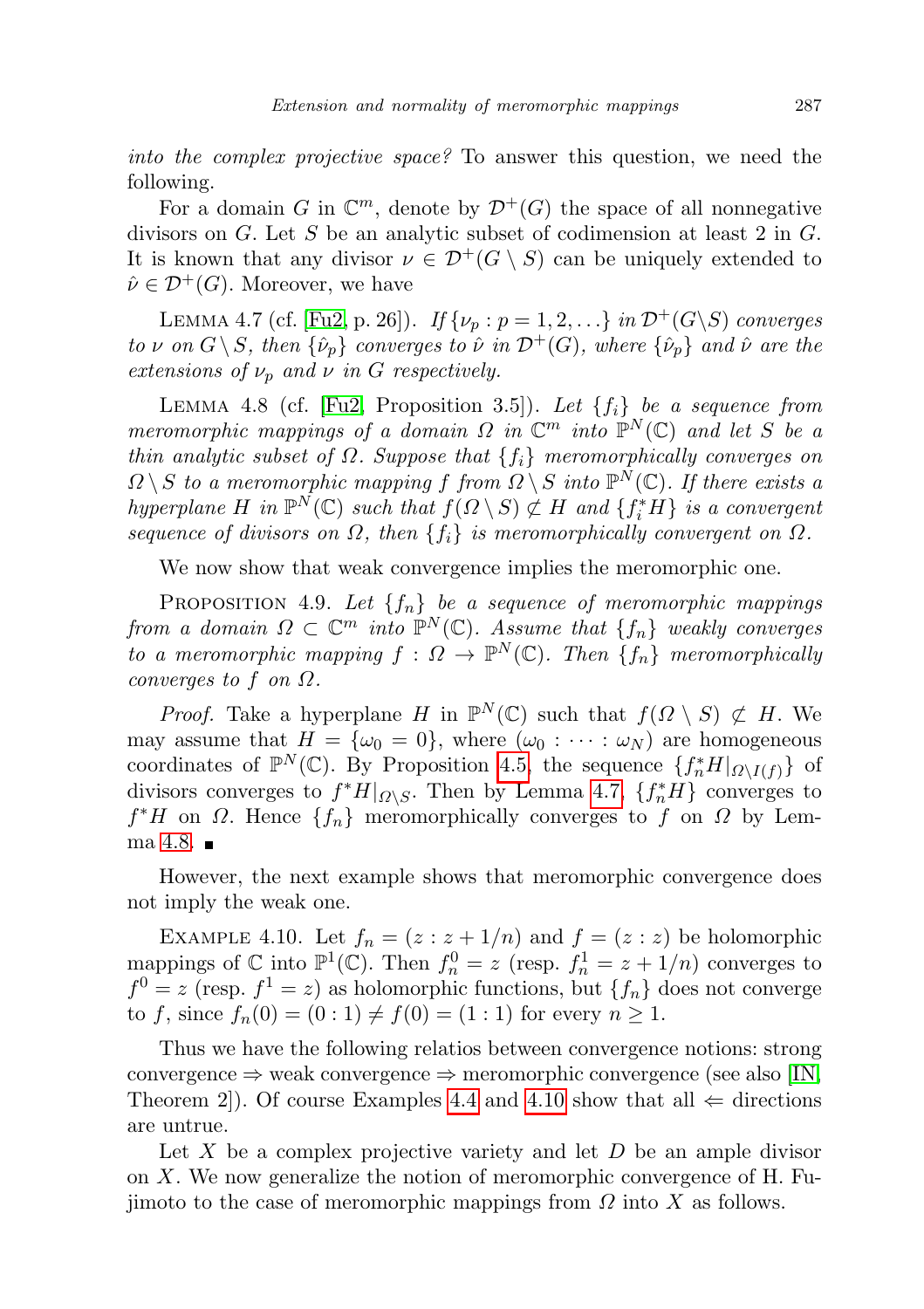### 288 S. D. Quang

DEFINITION 4.11. We say that a sequence  $\{f_n\}_{n=1}^{\infty}$  of meromorphic mappings from a domain  $\Omega \subset \mathbb{C}^m$  to X *d*-converges on  $\Omega$  to a meromorphic mapping  $f: \Omega \to X$  with respect to D if  $\{f_n\}_{n=1}^{\infty}$  converges strongly to f on  $\Omega \setminus \text{Supp}(f^*D)$  and the divisors  $f^*_{n}D$  converge to  $f^*D$ .

Denote by L the line bundle defined by  $D$  on X. Take a holomorphic section  $\sigma \in \Gamma(X, L)$  such that  $\text{div}(\sigma) = D$ . Since D is ample, there exists a positive number l such that  $L^l$  is very ample. Take a basis  $(\sigma_0, \ldots, \sigma_N)$  of the C-vector space  $\Gamma(X, L^l)$  such that  $\sigma_0 = \sigma^l$ . Hence there is a holomorphic embedding  $\Phi: X \to \mathbb{P}^N(\mathbb{C})$  of X into  $\mathbb{P}^N(\mathbb{C})$  defined by  $\Phi(x) = (\sigma_0: \cdots: \sigma_N)$ in homogeneous coordinates  $(\omega_0 : \cdots : \omega_N)$  of  $\mathbb{P}^N(\mathbb{C})$ . Put  $H = {\omega_0 = 0}$ . Then H is a hyperplane of  $\mathbb{P}^N(\mathbb{C})$  satisfying  $\Phi^* H = lD$ .

Assume that  $f_n$  d-converges to f on  $\Omega$  with respect to D. We regard  $f_n$  and f as holomorphic mappings from  $\Omega \setminus D$  into  $\mathbb{P}^N(\mathbb{C})$ . By assumption,  $\{f_n^*H\}$  converges to  $f^*H$ . Hence, by Lemma [4.8,](#page-8-1)  $\{f_n\}$  converges to  $f$ meromorphically on  $\Omega$ .

In the case where  $X$  is the complex projective space, Ivashkovich and Neji [\[IN\]](#page-12-12) proved the equivalence of meromorphic convergence and Γ-convergence. In the next proposition, we will show that they coincide with d-convergence.

PROPOSITION 4.12. Let  $\{f_n\}$  be a sequence of meromorphic mapings from a domain  $\Omega \subset \mathbb{C}^m$  into  $\mathbb{P}^N(\mathbb{C})$  and let D be an arbitrary divisor on  $\mathbb{P}^N(\mathbb{C})$ . Then  $\{f_n\}$  d-converges to a meromorphic mapping f on  $\Omega$  with respect to D if and only if it converges to f meromorphically on  $\Omega$ .

Proof. The "if" part is clear. We now prove the "only if" part. Assume that  $\{f_n\}$  d-converges to f on  $\Omega$  with respect to D.

For fixed homogeneous coordinates  $(\omega_0 : \cdots : \omega_N)$  of  $\mathbb{P}^N(\mathbb{C})$ , let Q be a homogeneous polynomial in  $\omega_0, \ldots, \omega_N$  defining D.

We define meromorphic mappings  ${F_n}_{n=1}^{\infty}$  of  $\Omega$  into  $\mathbb{P}^{N+1}(\mathbb{C})$  as follows: for any  $z \in \Omega$ , if  $f_n$  has a reduced representation  $f_n = (f_{n0} : \cdots : f_{nN})$  on a neighborhood  $U_z \subset \Omega$  then  $F_n$  has a reduced representation  $F_n = (f_{n0}^d : \dots :$  $f_{nN}^d: Q(f_n)$  on  $U_z$ , where d is the degree of Q. Let H be the hyperplane in  $\mathbb{P}^{N+1}(\mathbb{C})$  defined by  $H = {\omega_{N+1} = 0}$ , where  $(\omega_0 : \cdots : \omega_N : \omega_{N+1})$  are homogeneous coordinates of  $\mathbb{P}^{N+1}(\mathbb{C})$ .

It is easy to see that  ${F_n}$  converges to a meromorphic mapping  $F$ from  $\Omega \setminus \text{Supp } f^*D$  into  $\mathbb{P}^{\tilde{N}+1}(\mathbb{C})$ , and if f has a reduced representation  $f = (f_0 : \cdots : f_n)$  on an open subset  $U \subset \Omega$  then F has reduced representation  $F = (f_0^d : \cdots : f_n^d : Q(f))$  on U. Since  $\{f_n^*D\}$  converges to  $f^*D$ , we see that  ${F_n^*H}$  converges to  $F^*H$ . By Lemma [4.8,](#page-8-1)  ${F_n}$  converges to F meromorphically on  $\Omega$ . This implies that  $\{f_n\}$  converges to f meromorphically on  $\Omega$ . ■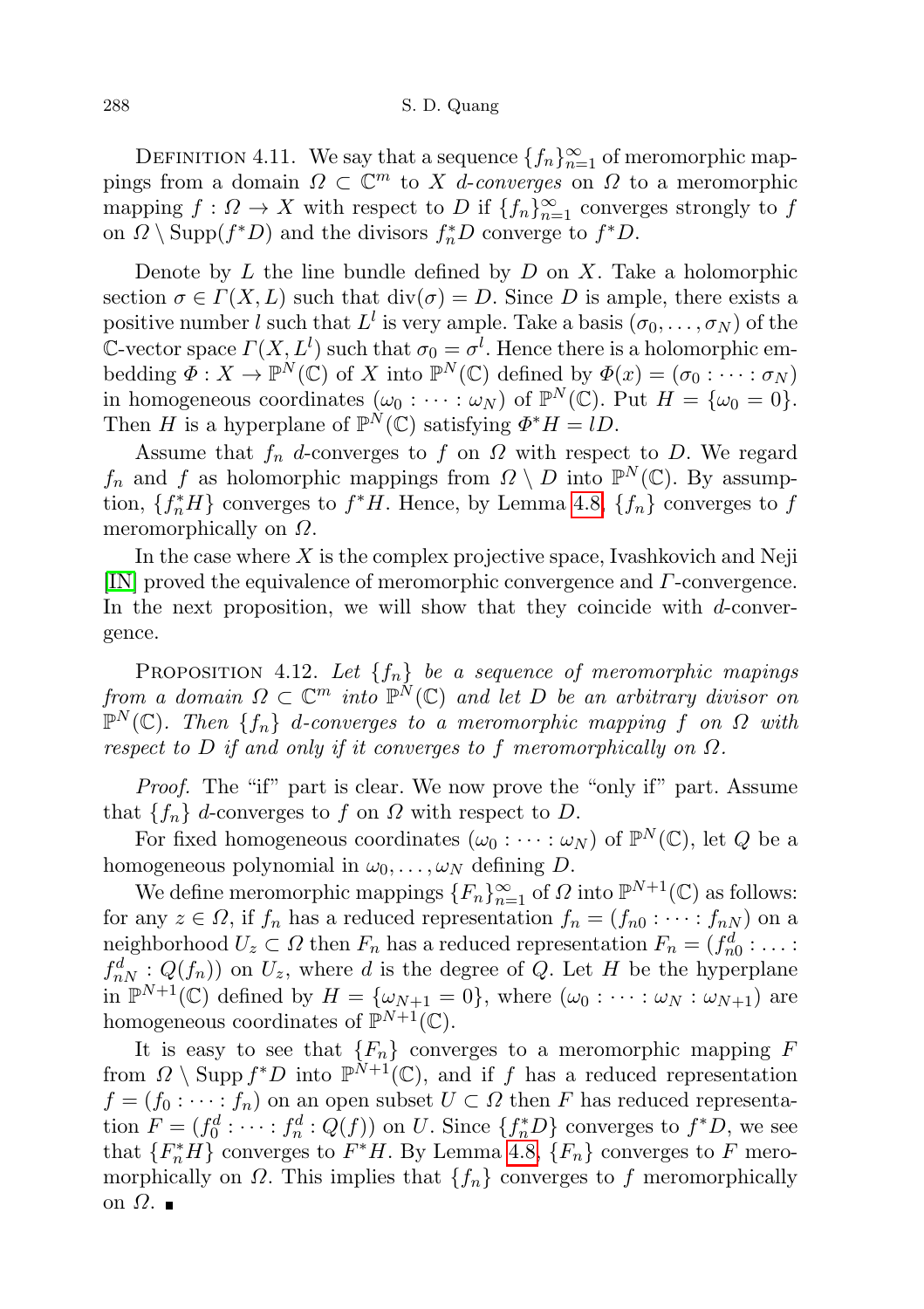As usual, we say a family  $\mathcal F$  of meromorphic mappings from a domain  $\Omega$  into X is *d-normal* if every sequence  $\{f_n\}_{n=1}^{\infty} \subset \mathcal{F}$  has a subsequence  $d$ -convergent on  $\Omega$ .

Let  $\{D_i\}_{i=1}^l$  be l divisors on X. Assume that  $\dim X = n$ . We say that  $\{D_i\}_{i=1}^l$  is in general position if for any distinct indices  $1 \leq i_1, \ldots, i_k \leq l$ , the codimension of any irreducible component of  $\bigcap_{j=1}^k \text{Supp } D_{i_j}$  is k for  $k \leq n$ , and  $\bigcap_{j=1}^k \text{Supp } D_{i_j} = \emptyset$  for  $k > n$ . Denote by  $c_1(D_i)$  the Chern class of the line bundle defined by  $D_i$ .

We now give a criterion of d-normality of meromorphic mappings:

<span id="page-10-0"></span>THEOREM 4.13. Let  $F$  be a family of meromorphic mappings from a domain  $\Omega \subset \mathbb{C}^m$  into a complex projective variety X of dimension n, and let  $D_1, \ldots, D_l$   $(l > n \operatorname{rank}_{\mathbb{Z}}\{c_1(D_i)\})$  be l ample divisors on X in general position such that:

- (i) For any fixed compact subset K of  $\Omega$ , the  $2(n-1)$ -dimensional Lebesgue areas of  $f^{-1}(D_i) \cap K$   $(1 \leq j \leq n+1)$  counted with multiplicities for all  $f$  in  $\mathcal F$  are bounded from above.
- (ii) For any fixed compact subset K of  $\Omega$ , the  $2(m-1)$ -dimensional Lebesgue areas of  $f^{-1}(Q_j) \cap K$   $(n+2 \leq i \leq l)$  regardless of multiplicities for all  $f$  in  $\mathcal F$  are bounded from above.

Then F is a d-normal family on  $\Omega$  with respect to some  $D_i$   $(1 \leq i \leq n+1)$ .

In order to prove Theorem 1.4, we need the following preparations.

<span id="page-10-1"></span>LEMMA 4.14 (cf. [\[St,](#page-12-13) Proposition 4.12]). Let  $\{N_i\}_{i=1}^{\infty}$  be a sequence of purely  $(m-1)$ -dimensional analytic subsets of a domain D in  $\mathbb{C}^m$ . If the  $2(m-1)$ -dimensional Lebesgue areas of  $N_i \cap K$  regardless of multiplicities  $(i = 1, 2, ...)$  are bounded from above for any fixed compact subset K of D, then  $\{N_i\}$  is normal in the sense of convergence of closed subsets in D.

<span id="page-10-2"></span>LEMMA 4.15 (cf. [\[St,](#page-12-13) Theorem 2.24]). A sequence  $\{\nu_i\}_{i=1}^{\infty}$  of nonnegative divisors on a domain  $D$  in  $\mathbb{C}^m$  is normal in the sense of convergence of divisors on D if and only if the  $2(m-1)$ -dimensional Lebesgue areas of  $\nu_i \cap E$  (i = 1,2,...) counted with multiplicities are bounded from above for any compact subset E of D.

*Proof of Theorem [4.13](#page-10-0).* Without loss of generality, we may assume that  $\Omega$  is a polydisc in  $\mathbb{C}^m$ ,  $\Omega = \Delta^m$ .

Let  ${f_k}_{k=1}^{\infty} \subset \mathcal{F}$  be an arbitrary sequence. By Lemma [4.14,](#page-10-1) there exists a subsequence (again denoted by  $\{f_k\}_{i=k}^{\infty}$ ) such that

(4.1) 
$$
\lim_{k \to \infty} \text{Supp } f_k^* D_i = S_i \quad (i = 1, \dots, l)
$$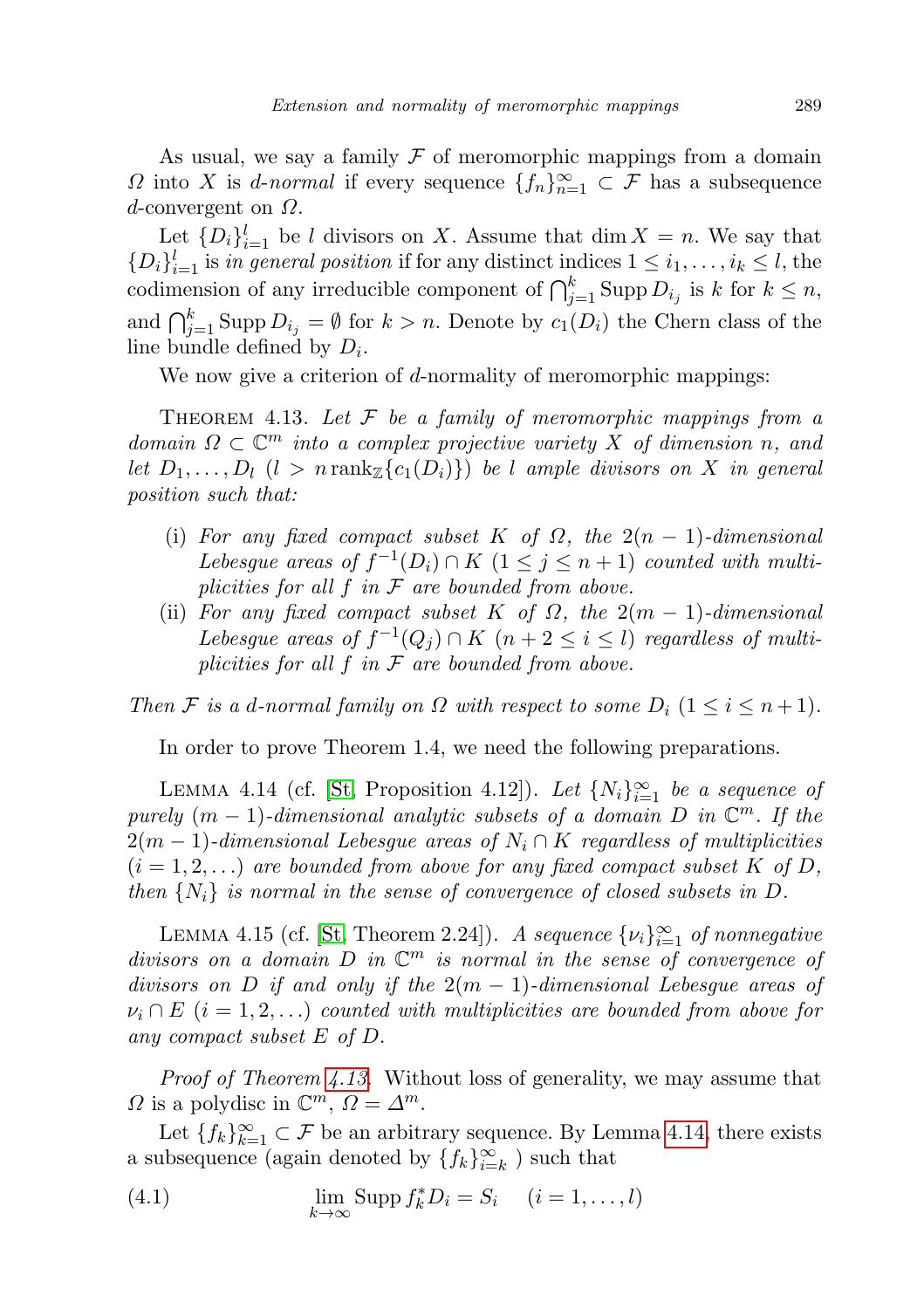as a sequence of closed subsets of  $\Omega$ , where each  $S_i$   $(i = 1, \ldots, q)$  is either an empty set or a purely  $(m-1)$ -dimensional analytic subset of  $\Omega$ .

Set  $E := \bigcup_{i=1}^{l} S_i$ . Then E is a thin analytic subset of  $\Omega$ . For any fixed  $z_0 \in \Omega \setminus E$ , there exist a relatively compact Stein neighborhood  $U_{z_0}$  of  $z_0$  in  $\Omega \setminus E$  and a positive integer  $k_0$  such that for all  $k \geq k_0$ ,

<span id="page-11-0"></span>(4.2) 
$$
\operatorname{Supp} f_k^* D_i \cap U_{z_0} = \emptyset.
$$

It is easy to see that  $I(f_k) \subset \text{Supp } f_k^*D_i$  for all k; then  $\{f_k|_{U_{z_0}}\}_{k=k_0}^{\infty} \subset$  $\text{Hol}(U_{z_0}, X)$ . We now prove that  $\{f_k|_{U_{z_0}}\}_{k=k_0}^{\infty}$  is a normal family on  $U_{z_0}$ . Indeed, suppose it is not; then by Lemma 2.2 there exist a subsequence (again denoted by  $\{f_k|_{U_{z_0}}\}_{k=k_0}^{\infty}$ ) and  $p_0 \in U_{z_0}, \{p_k\}_{k\geq 0}^{\infty}$  $\sum_{k\geq k_0}^{\infty} \subset U_{z_0}$  with  $p_k \to$  $p_0, \{\rho_k\} \subset (0, +\infty)$  with  $\rho_k \to 0$  and  $\xi_k \in \mathbb{C}^m$  Euclidean unit vectors such that the sequence of holomorphic maps

$$
g_k := f_k(p_k + \rho_k \xi_k \cdot) : \Delta_{r_k} \to X, \quad k \ge k_0 \ (r_k \to \infty)
$$

converges uniformly on compact subsets of  $\mathbb C$  to a nonconstant holomorphic map  $q: \mathbb{C} \to X$ . Then by [\(4.2\)](#page-11-0) and by Hurwitz's theorem, it is easy to see that for each  $i \in \{1, \ldots, l\}$  we have either

• 
$$
g(\mathbb{C}) \cap \text{Supp } D_i = \emptyset
$$
, or

• 
$$
g(\mathbb{C}) \subset \text{Supp } D_i
$$
.

Denote by Z the Zariski closure of  $g(\mathbb{C})$  which is a subvariety of X. Then we can regard g as a nonconstant holomorphic curve  $g: \mathbb{C} \to Z \setminus \bigcup_{D_i \not\supset Z} D_i$  with Zariski dense image. Since  $\{D_i\}_{i=1}^l$  are in general position in X, by Theorem 1.2(ii) in [\[NW1\]](#page-12-14), we find that  $l \leq n \text{ rank}_{\mathbb{Z}}\{[c_1(D_i)]\}$ . This is a contradiction, hence  $\{f_k|_{U_{z_0}}\}_{k=k_0}^{\infty}$  is a normal family on  $U_{z_0}$ .

By the usual diagonal argument, we can find a subsequence (again denoted by  $\{f_k\}_{k=1}^{\infty}$  which converges uniformly on compact subsets of  $\Omega \setminus E$ to a holomorphic map f. Since  $\{D_i\}_{i=1}^{n+1}$  are in general position, there exists a fixed index  $i_0$   $(1 \leq i_0 \leq n+1)$  such that  $f(\Omega \setminus E) \not\supset \text{Supp } D_i$ . By assump-tion (ii) and by Lemma [4.15,](#page-10-2)  $f_k^* D_{i_0}$  converges in the sense of convergence of divisors on  $\Omega$  to a divisor. This implies that  $\{f_k\}_{k\geq k_0}$  d-converges to f on  $\Omega$ . Thus F is a d-normal family on  $\Omega$ . We have completed the proof of Theorem [4.13.](#page-10-0)  $\blacksquare$ 

Acknowledgements. We would like to thank Professors Junjiro Noguchi and Do Duc Thai for their many valuable suggestions concerning this material. We would also like to thank the referee for his/her careful reading and very helpful comments and corrections, which improved the quality of our manuscript.

This work was supported in part by a NAFOSTED grant of Vietnam.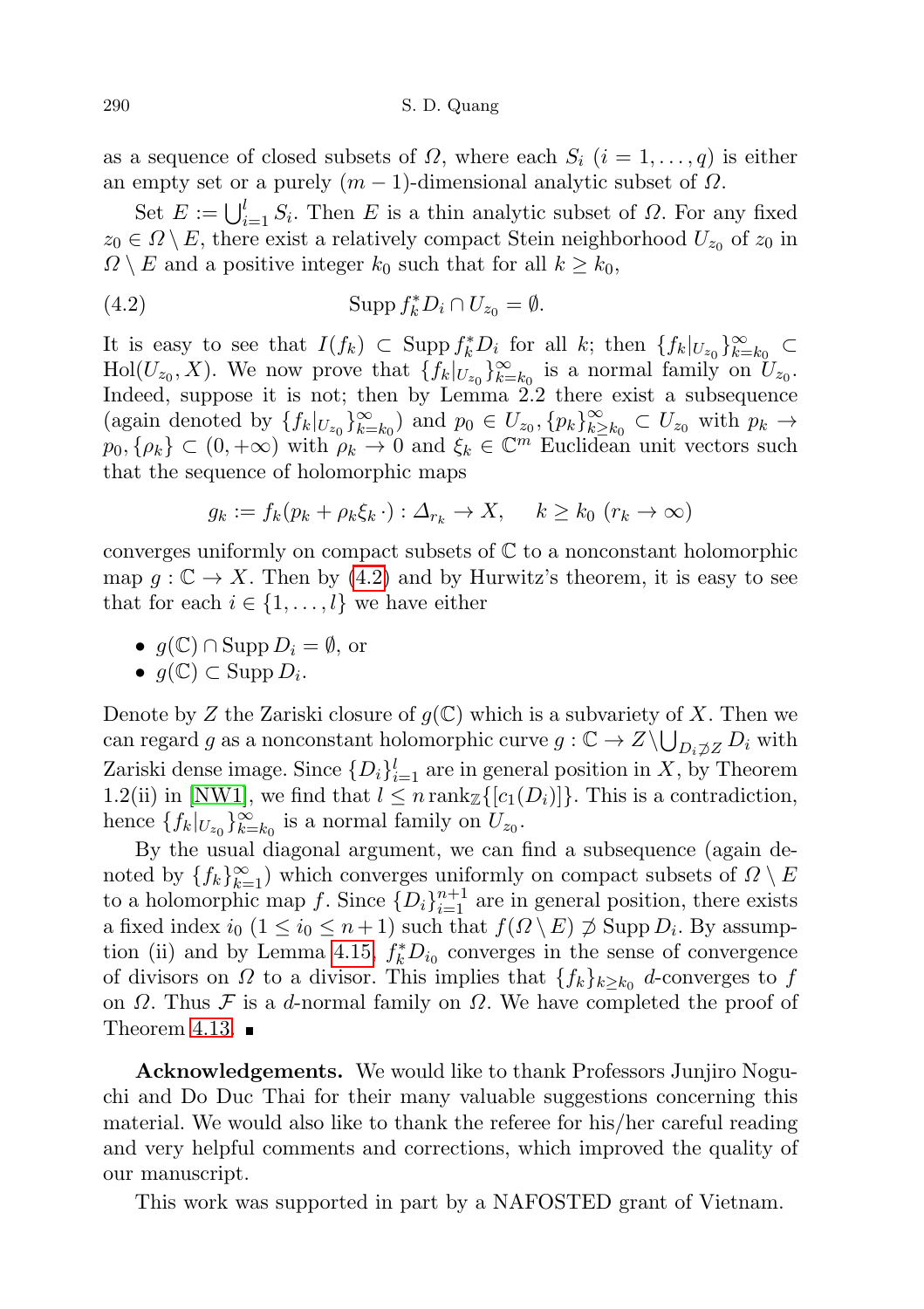### References

- <span id="page-12-10"></span>[ASY] K. Adachi, M. Suzuki and M. Yoshida, Continuation of holomorphic mappings, with values in a complex Lie group, Pacific J. Math. 47 (1973),  $1-4$ .
- <span id="page-12-6"></span>[\[AK\]](http://dx.doi.org/10.1016/0022-247X(91)90356-5) G. Aladro and S. G. Krantz, A criterion for normality in  $\mathbb{C}^n$ , J. Math. Anal. Appl. 161 (1991), 1–8.
- [\[Fu1\]](http://dx.doi.org/10.2748/tmj/1178241480) H. Fujimoto, *Extensions of the big Picard's theorem*, Tôhoku Math. J. 24 (1972), 415–422.
- <span id="page-12-0"></span>[Fu2] —, On families of meromorphic maps into the complex projective space, Nagoya Math. J. 54 (1974), 21–51.
- <span id="page-12-11"></span>[I] S. Ivashkovich, On convergence properties of meromorphic functions and mappings, in: Complex Analysis in Modern Mathematics, FAZIS, Moscow, 2001, 133–151 (in Russian); English manuscript available at arXiv:math./9804007.
- <span id="page-12-12"></span>[IN] S. Ivashkovich and F. Neji, Weak normality of families of meromorphic mappings and bubbling in higher dimensions, arXiv:1104.3973v1.
- [\[JK1\]](http://dx.doi.org/10.1080/17476939608814902) J. Joseph and M. H. Kwack, Some classical theorems and families of normal maps in several complex variables, Complex Variables Theory Appl. 29 (1996), 343–362.
- <span id="page-12-9"></span> $[JK2] \t—, \t—, Extension and convergence theorems for families of normal maps in sev [JK2] \t—, \t—, Extension and convergence theorems for families of normal maps in sev$ eral complex variables, Proc. Amer. Math. Soc. 125 (1997), 1675–1684.
- <span id="page-12-2"></span>[MTT] P. N. Mai, D. D. Thai and P. N. T. Trang, *Normal families of meromorphic* mappings of several complex variables into  $\mathbb{P}^N(\mathbb{C})$ , Nagoya Math. J. 180 (2005), 91–110.
- <span id="page-12-5"></span>[NO] J. Noguchi and T. Ochiai, *Introduction to Geometric Function Theory in Several* Complex Variables, Transl. Math. Monogr. 80, Amer. Math. Soc. Providence, RI, 1990.
- <span id="page-12-14"></span>[\[NW1\]](http://dx.doi.org/10.1007/s002090100327) J. Noguchi and J. Winkelmann, Holomorphic curves and integral points off divisors, Math. Z. 239 (2002), 593–610.
- <span id="page-12-8"></span> $[NW2] \quad -, [NW2] \quad -,-$ , A note on jets of entire curves in semi-abelian varieties, ibid. 244 (2003), 705–710.
- <span id="page-12-3"></span>[\[QT\]](http://dx.doi.org/10.4064/ap94-2-1) S. D. Quang and T. V. Tan, Normal families of meromorphic mappings of several  $complex\ variables\ into\ \mathbb{CP}^n\ for\ moving\ hypersurfaces,\ Ann.\ Polon.\ Math.\ 94$ (2008), 97–110.
- [\[Ru\]](http://dx.doi.org/10.1353/ajm.2004.0006) M. Ru, A defect relation for holomorphic curves interecting hypersurfaces, Amer. J. Math. 126 (2004), 215–226.
- [\[Rut\]](http://dx.doi.org/10.1007/BF02392638) H. Rutishauser, Uber die Folgen und Scharen von analytischen und meromorphen ¨ Funktionen mehrerer Variabeln, sowie von analytischen Abbildungen, Acta Math. 83 (1950), 249–325.
- <span id="page-12-13"></span>[\[St\]](http://dx.doi.org/10.1007/BF01117123) W. Stoll, Normal families of non-negative divisors, Math. Z. 84 (1964), 154–218.
- <span id="page-12-7"></span>[\[TTH\]](http://dx.doi.org/10.1080/0278107031000094963) D. D. Thai, P. N. T. Trang and P. D. Huong, Families of normal maps in several complex variables and hyperbolicity of complex spaces, Complex Variables Elliptic Equations 48 (2003), 469–482.
- <span id="page-12-1"></span>[\[Tu\]](http://dx.doi.org/10.1090/S0002-9939-99-04610-9) Z. Tu, Normality criteria for families of holomorphic mappings of several complex variables into  $\mathbb{P}^N(\mathbb{C})$ , Proc. Amer. Math. Soc. 127 (1999), 1039-1049.
- <span id="page-12-4"></span>[\[TL\]](http://dx.doi.org/10.1007/BF02884720) Z. Tu and P. Li, Normal families of meromorphic mappings of several complex variables into  $\mathbb{P}^N(\mathbb{C})$  for moving targets, Sci. China Ser. A Math. 48 (2005), 355–364.
- [\[W\]](http://dx.doi.org/10.1007/BF02392083) H. H. Wu, Normal families of holomorphic mappings, Acta Math. 119 (1967), 193–233.